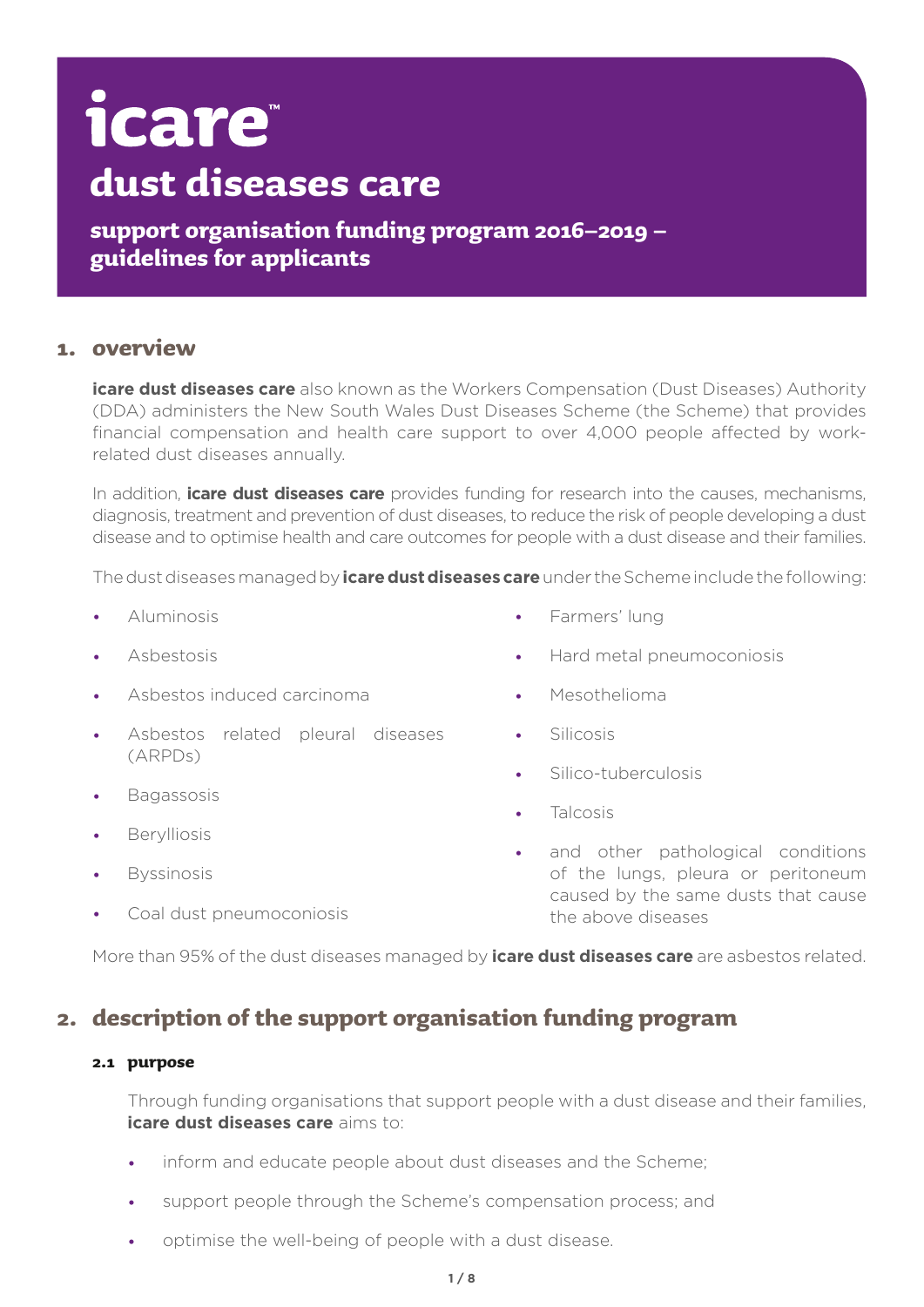# **2.2 objective**

The objective of the funding program is to support the continuity and financial sustainability of organisations that support New South Wales workers and residents with a dust disease and their families.

# **3. eligibility and assessment**

# **3.1 eligibility requirements**

An organisation is eligible to apply for funding under the Support Organisation Funding Program if it:

- 1. is not-for-profit, registered as a charity in New South Wales and operates under an authority issued under the *Charitable Fundraising Act 1991* (NSW) at all times during the funding period
- 2. provides support services to people with a dust disease and their families as a core function of its business
- 3. delivers a minimum of 80% of its services to **icare dust diseases care**'s customers and/or residents of New South Wales
- 4. provides a minimum of 250 service transactions annually, whereby a service transaction may include a telephone, face to face, electronic or social media interaction
- 5. provides a minimum of 35 service delivery hours per week
- 6. provides, as part of its service delivery model, a majority of the following services:
	- community information and education about dust diseases
	- emotional and well-being support and/or counselling for people with dust diseases and their families
- 7. provides a copy of its most recent financial statements with its application for funding

# **3.2 application process**

Applications are to be made on the prescribed form and submitted via email to [ddcgrants@icare.nsw.gov.au](mailto:ddcgrants%40icare.nsw.gov.au?subject=)

The application is to be completed in accordance with these Guidelines and must include evidence supporting the seven eligibility requirements outlined in section 3.1. At a minimum, this includes:

- copy of the organisation's registration as a charity and authority issued under the *Charitable Fundraising Act 1991;* and
- copy of the most recent annual audited financial statements of the organisation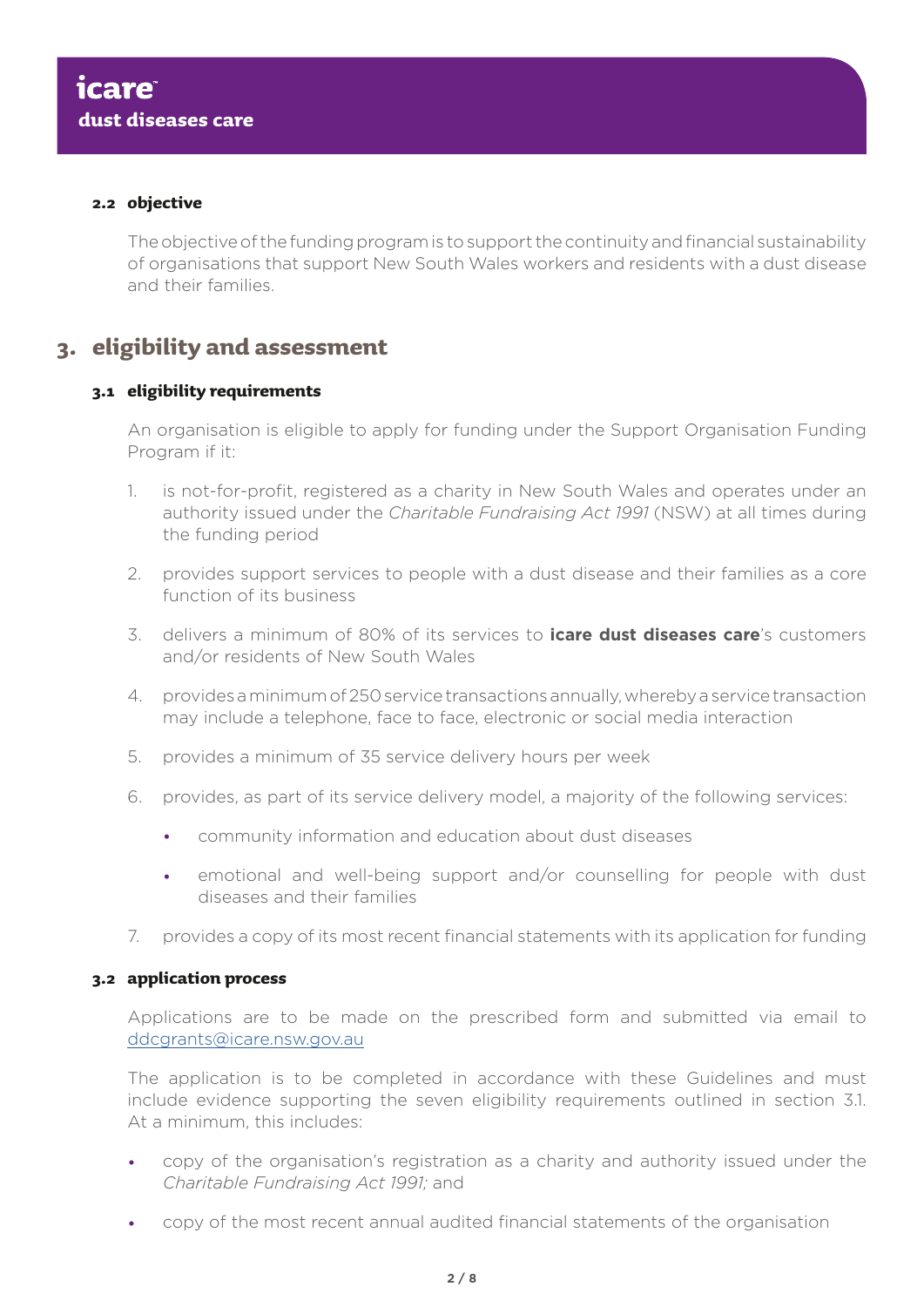# **3.3 selection criteria and assessment**

Applications will be assessed in accordance with three criteria:

| <b>Assessment Criteria</b>                                                     | <b>Description</b>                                                                                                                                                        | <b>Weighting %</b> |
|--------------------------------------------------------------------------------|---------------------------------------------------------------------------------------------------------------------------------------------------------------------------|--------------------|
| Addressing the seven<br><b>Eligibility Requirements</b><br>(refer section 3.1) | The application should clearly demonstrate<br>how the support organisation meets all of the<br>eligibility requirements for funding                                       | 70%                |
| Purpose and use of the<br>funds applied for                                    | What the funds will be used for and how this<br>use aligns with the purpose and objective<br>of <i>icare dust diseases care's</i> Support<br>Organisation Funding Program | 20%                |
| <b>Budget</b>                                                                  | The application is supported by a reasonable<br>and realistic determination of the funding<br>budget relative to the intended purpose and<br>use of the funds             | 10%                |

The assessment and selection process involves an initial eligibility appraisal to determine whether the application has satisfied all of the eligibility requirements. An application that meets all of the eligibility requirements will proceed for assessment against the selection criteria. Recommendations and approvals for funding will be based on the application's assessment results.

# **3.4 award of funding**

An eligible organisation can apply for funding of up to \$60,000 per year exclusive of GST if it satisfies the Dust Diseases Board and **icare dust diseases care** that it is reasonably able to meet the minimum 250 service transactions annually and 35 service hours per week requirements.

Applications for funding grants of greater than \$60,000 can be made where the support organisation exceeds the minimum number of annual service transactions and weekly service hours requirements. However the amount of the grants awarded is subject to funds availability in any given year.

Successful applications will be awarded funding for a period of up to three years.

In order for funding to commence, a funding agreement must be entered into with **icare dust diseases care**. Funding agreements must be executed by the applicant support organisation and **icare dust diseases care**.

The awarded grant will form the sole source of funding to the organisation from **icare dust diseases care** for the year in respect of the specific purpose and use of the funds as outlined in the application.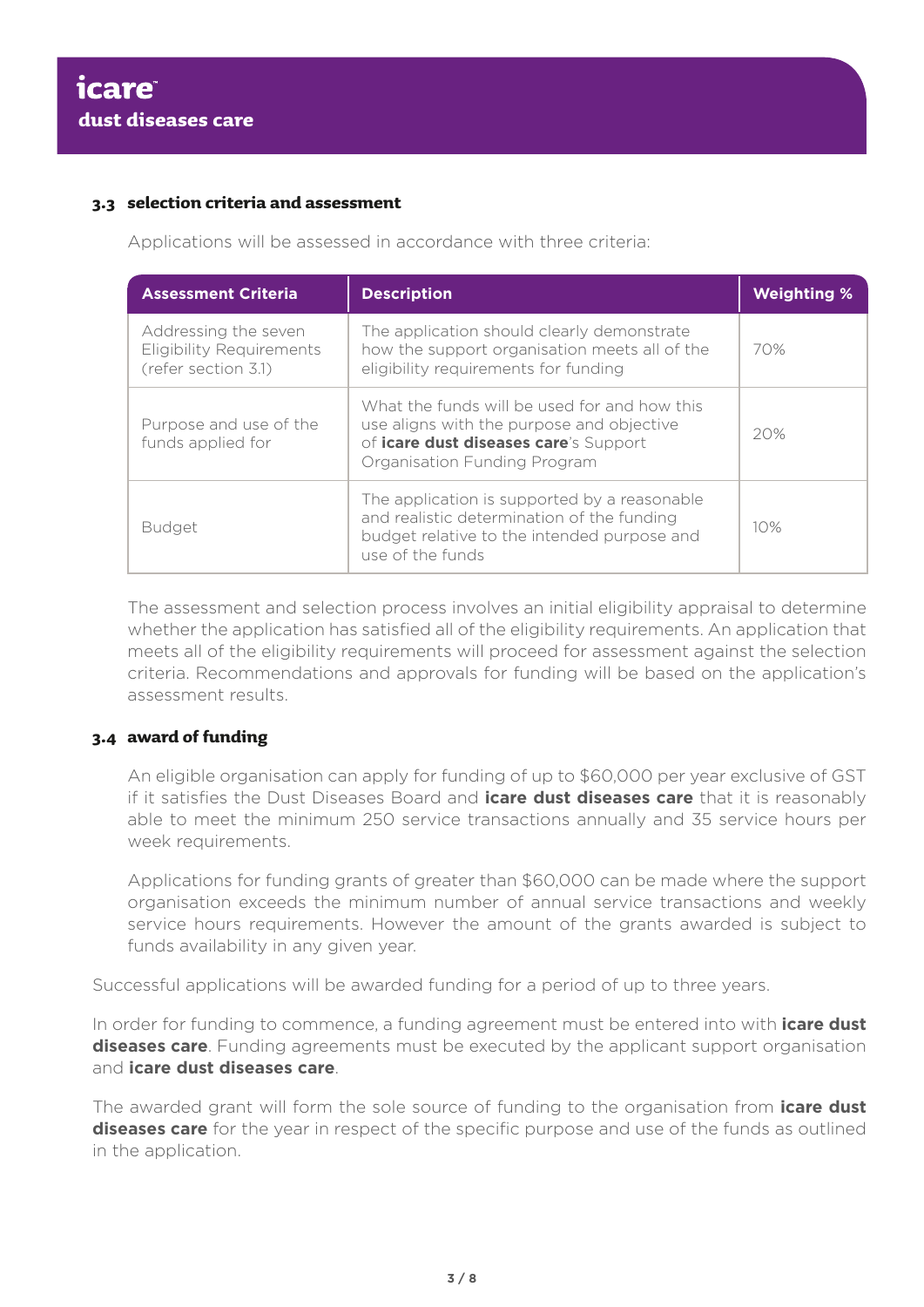# **4. general provisions**

# **4.1 assessment of applications**

Upon receipt, applications will be reviewed for completeness and eligibility.

The Dust Diseases Board will score and rank applications based on an assessment of merit against the three criteria described in section 3.3 of these Guidelines.

Applications may be reviewed by additional independent assessors if required.

The submission of an application does not confer any entitlement on the applicant.

The decision to make a grant is totally within the discretion of the Dust Diseases Board and **icare dust diseases care**.

The Dust Diseases Board requires its members and independent assessors to declare conflicts of interest and to withdraw from considering individual applications where such conflict exists.

Applications will be considered in the first instance for eligibility. Applications meeting the eligibility requirements will be merit assessed against the designated selection criteria for support organisation funding accordingly.

# **4.2 funding**

# **4.2.1 terms and conditions**

Funding is offered for a maximum period of three years. The grant will be offered as a "one line" grant in each year applied for without specification of distribution. There will be no additional sums paid by **icare dust diseases care** outside of the one line grant awarded under the application in respect of the purpose and use of the funds as specified in the application.

The grant must be spent wholly for the purposes and use for which it was applied for and awarded.

Payments in respect of a grant will be within the terms and conditions specified in the funding offer and set out in the relevant funding agreement. Refer to section 5.1 of these Guidelines.

All amounts referred to in the relevant funding agreement are exclusive of GST. Successful applicants are responsible for all financial and taxation implications associated with the receipt of funds.

# **4.2.2 what will not be funded**

The following will generally not be funded:

activities or projects that do not support NSW workers and residents with a dust disease and their families, and/or **icare dust diseases care**'s customers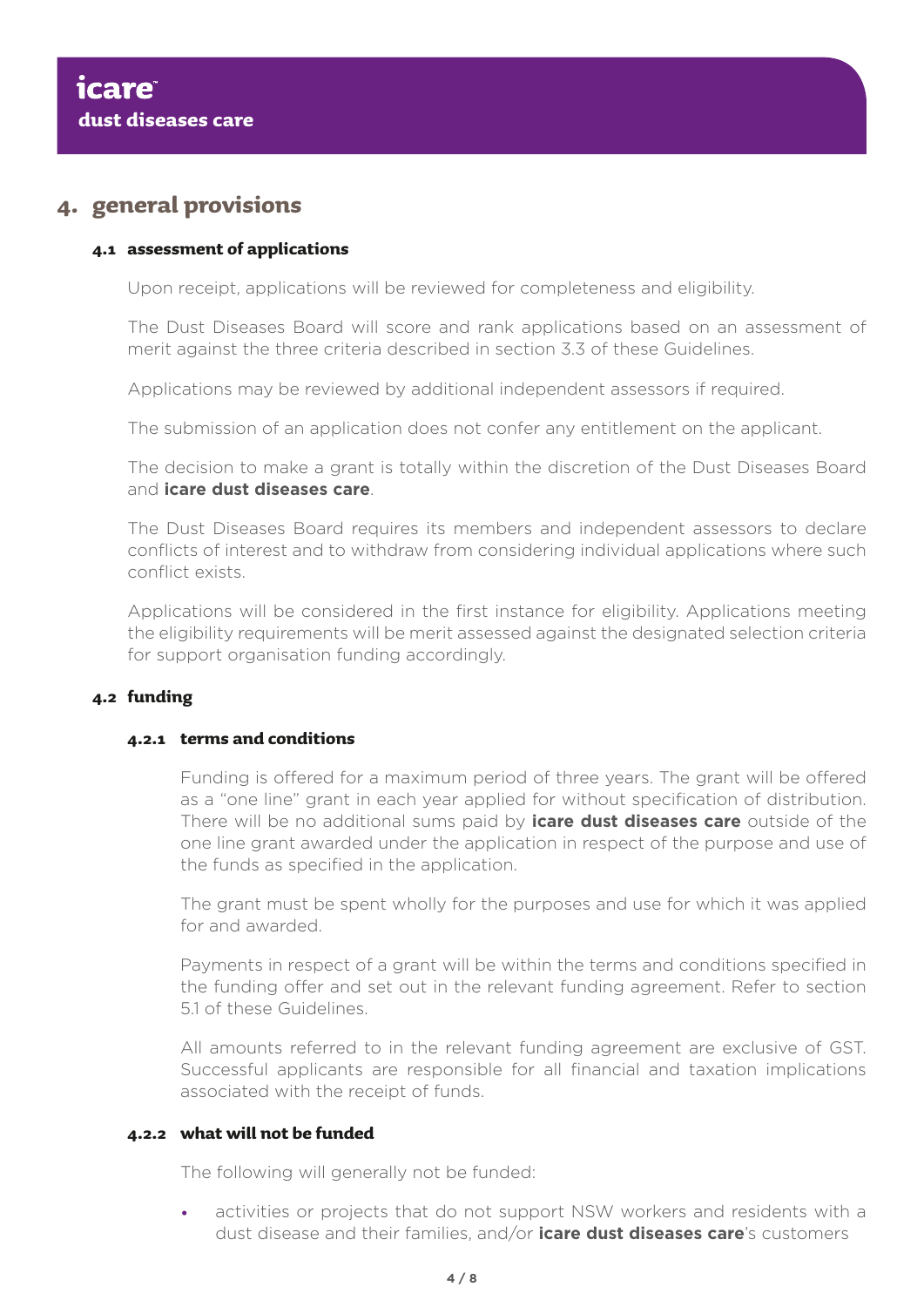- retrospective activities or projects that have already been completed
- cash prizes, gifts and/or incentives
- donations and awards
- repayment of a debt or loan
- activities or purchases intended to benefit a single individual or related unit
- • capital works and purchases of buildings or land
- activities or projects operated for commercial or business profit
- **private events**

# **4.3 incomplete, false or misleading information**

The application is the only source of information available for assessment. As such it must contain all the information necessary for assessment without need for further written or oral explanation or reference to additional information. All details provided in the application must be current at the time of application.

In some circumstances, it is an offence to provide false or misleading information to **icare dust diseases care**. If an application is found to contain false or misleading information it may be excluded from any further consideration for funding.

# **4.4 declarations / certifications**

Signatures on the application form certify the accuracy and validity of all information submitted.

The support organisation signatory is certifying that the information contained in the application is true, correct and complete, and that the organisation will be responsible for the appropriate use of the funds awarded resulting from the application, and all other items as dictated by the funding agreement.

The signatory of the support organisation must have the appropriate authority to sign on behalf of their organisation.

Electronic signatures on grant applications are acceptable. Funding Agreements require original signatures.

# **4.5 privacy and confidentiality**

Documents containing personal information will be handled and protected in accordance with the provisions of the *Privacy and Personal Information Protection Act 1998* (NSW).

Applicants are required to consent to the information supplied as part of their application being disclosed for assessment and purposes connected with the making and administration of the Grant. Such disclosure includes, but is not limited to, members of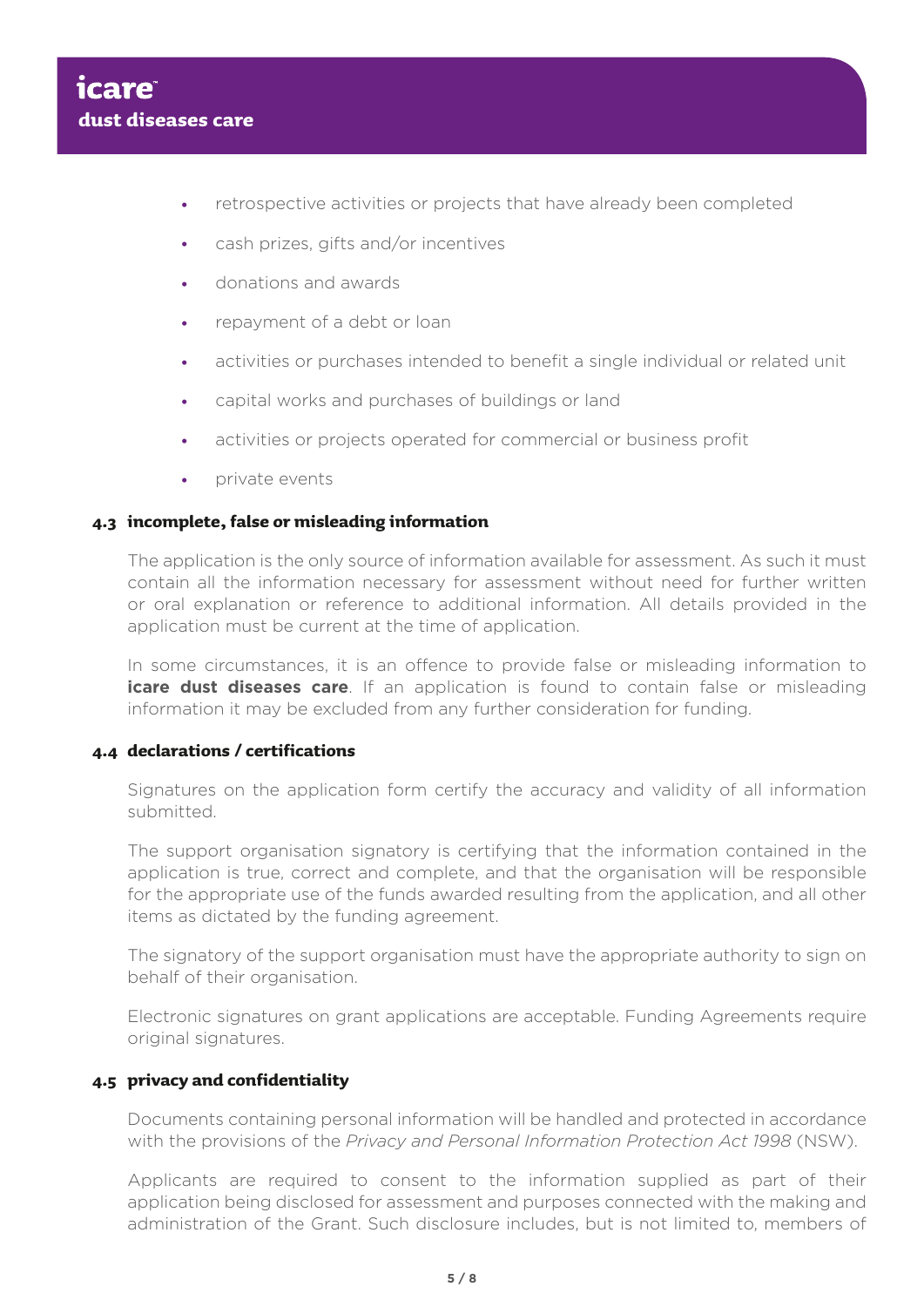the Dust Diseases Board, independent assessors requested by the Dust Diseases Board to provide advice, and relevant employees of Insurance and Care NSW involved in the grant process.

# **4.6 conflict of interest**

All parties involved in or associated with the application are require to disclose to **icare dust diseases care** any conflict of interest that has the potential to influence, or appear to influence the scholarship and fellowship and research/project proposal, publications and media reports, or request for funding related to the application/proposal. Such conflicts may be disclosed to **icare dust diseases care** at the time of submission of the application, and in reporting on funded grants as soon as practicable after the conflict of interest is identified.

# **4.7 notification of outcome**

All applicants will be notified directly of the outcome of their application. The details of successful applications will be published on **icare dust diseases care**'s website.

The announcement of the successful applicants may involve the dissemination of information to the public about the general nature of the purpose and use of the awarded funds including the amount.

# **4.8 enquiries**

Enquiries can be directed to the Manager, Research and Education, **icare dust diseases care**, by phone on 139 444 or by email at [ddcgrants@icare.nsw.gov.au](mailto:ddcgrants%40icare.nsw.gov.au?subject=)

# **5. funds administration**

# **5.1 funding agreement**

If the application is successful, the support organisation will be required to enter into **icare dust diseases care**'s standard Funding Agreement.

The Funding Agreement contains the specific conditions for the grantee including the grant details, reporting requirements and financial management.

The parties involved in a grant should familiarise themselves with the Funding Agreement conditions. The support organisation and **icare dust diseases care** will be parties to the Funding Agreement.

By signing the Funding Agreement, the support organisation is agreeing to the conditions contained in that Funding Agreement. The support organisation is responsible for the administration of the funds in accordance with the Funding Agreement.

Funding will not commence, nor funds be expended, prior to the Funding Agreement between **icare dust diseases care** and the support organisation having been signed by both parties.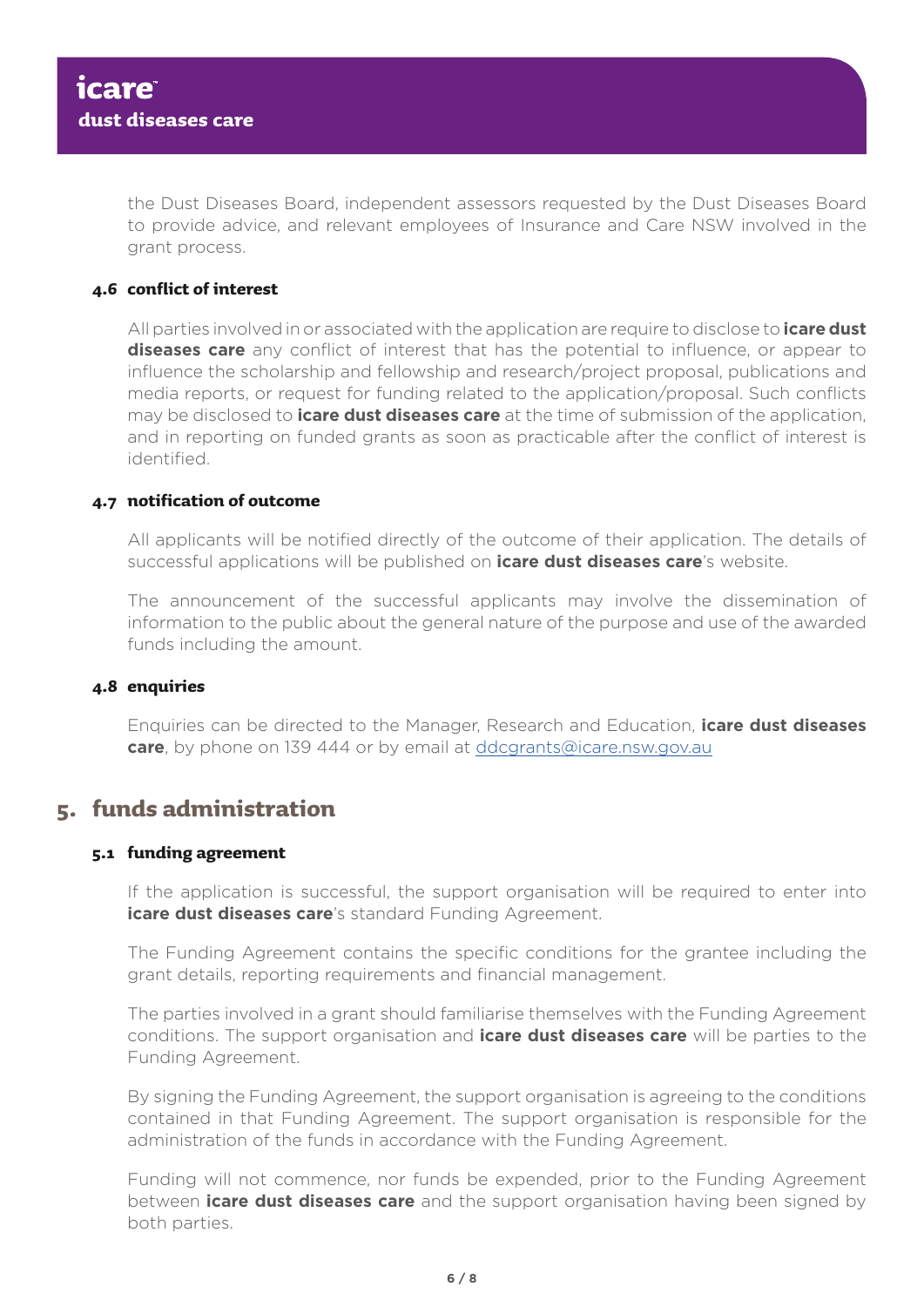Requests to vary a Funding Agreement or schedules must be forwarded in writing. Amendment of any clauses of the Funding Agreement will be at **icare dust diseases care**'s absolute discretion.

# **5.2 reporting requirements**

**icare dust diseases care** requires reporting against the purpose and use of the awarded grant which is part of every Funding Agreement.

The support organisation is required to identify its spending of the grant funds and demonstrate that the grant funds have been used and spent in a manner that aligns with the purpose and use described in the application.

**icare dust diseases care** reserves the right to suspend or terminate a grant if reports are not supplied by the due date or if the report is considered unsatisfactory by the Dust Diseases Board and/or **icare dust diseases care**.

**icare dust diseases care** will provide notice in writing of any concerns to the support organisation.

#### **5.2.1 performance reporting**

Organisations awarded funding under this program must provide **icare dust diseases care** with a report at the end of every 6 months showing various information for that period as **icare dust diseases care** considers applicable to the purpose and use of the awarded funds. This information may include all or some of, but not limited to, the following items of information:

- The number and types of service provided to people with a dust disease and their families against the minimum 250 service transactions annually and 35 service hours per week requirements.
- • The number of people referred to **icare dust diseases care**.
- The number of publications issued which includes a statement identifying **icare dust diseases care** as a major source of funding of the organisation.
- The number of community education activities conducted by the organisation.
- The training provided to members about the Scheme and services provided.
- • Copies of documents, publications and educational information published using grant funds
- • Copies of the organisation's membership rules, charters or other governance documents

Specific reporting requirements will be detailed in the Funding Agreement.